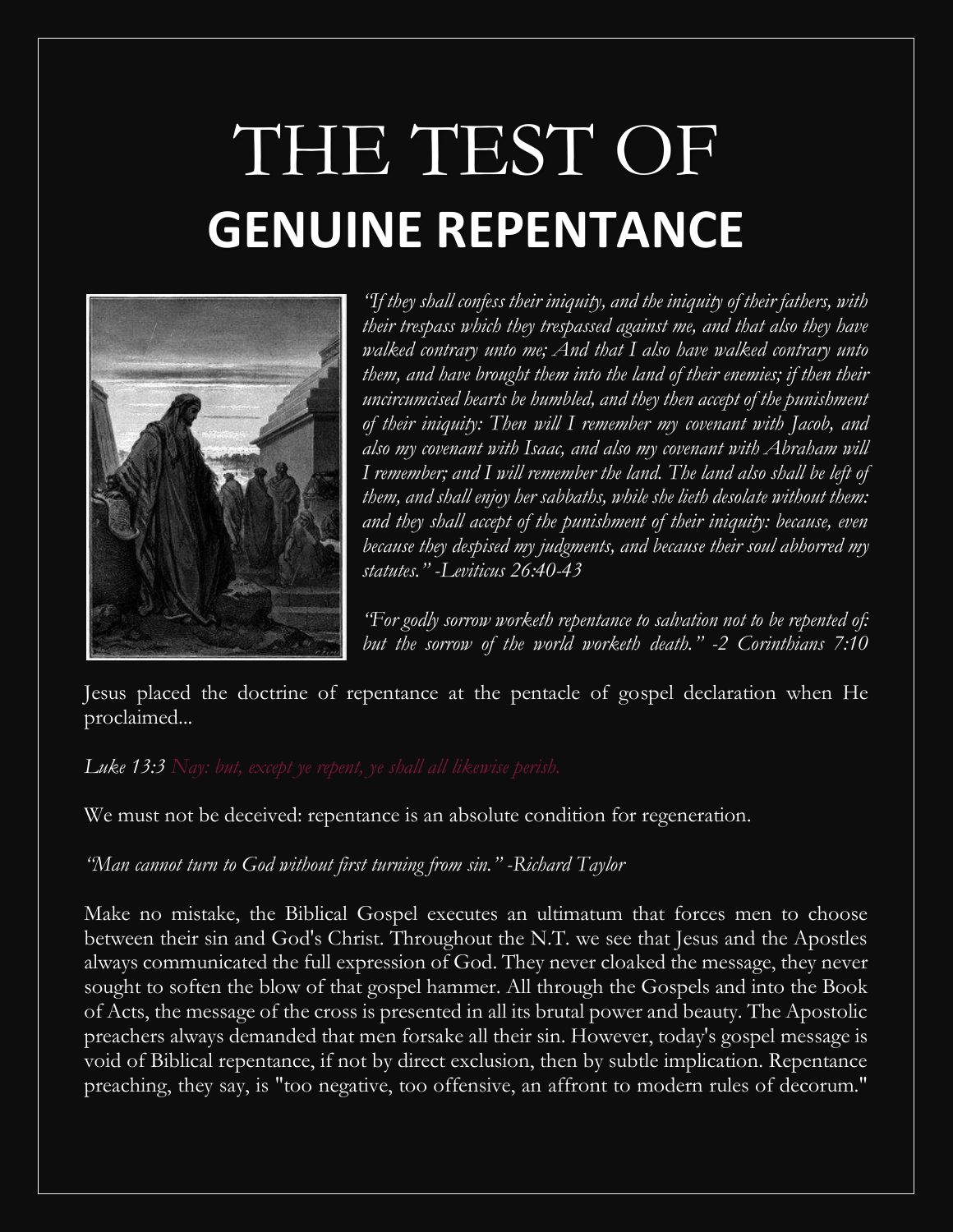Thus, the modern pulpit no longer confronts sin, but appeals to the carnal and selfish motivations and desires of the sinner. Therefore, the church is now filled with multitudes who have never been made to see that God commands repentance. True, they may be familiar with the term, yet sadly, utterly void of its fruit. Yes, many will say they have repented, but when pressed, their repentance, must be repented of. *Oh saint of God, the only thing worse than no repentance, is false repentance.*

But thank God, we have His Word to test the validity of our repentance.

In our text, I see five criteria that must be met to pass this Biblical test of genuine repentance.

## **THE CRITERIA OF CONFESSION**

*Leviticus 26:40a If they shall confess their iniquity, and the iniquity of their fathers, with their trespass which they trespassed against me...*

Genuine repentance will side with God against itself. It will, as they say, come clean. Those who have truly repented will admit they were wrong and their sin was wicked.

*Psalm 51:3 For I acknowledge my transgressions: and my sin is ever before me.* 

It is only logical to conclude that no man can turn from sin without first admitting that he is guilty of sin. Thus, confession is the most basic element of Biblical repentance.

*1 John 1:9 If we confess our sins, he is faithful and just to forgive us our sins, and to cleanse us from all unrighteousness.* 

Confess: (*Greek*) *hom-ol-og-eh'-o*, To assent, to acknowledge, but above all to make covenant.

The word '*iniquity*' used in our text, is more far reaching than merely a single act, it means perverseness. True repentance opens the inner eye of the heart to clearly see the gross rebellion displayed in independence from God.

*Proverbs 28:13 He that covereth his sins shall not prosper: but whoso confesseth and forsaketh them shall have mercy.* 

Covereth: (*Hebrew*) *kaw-saw'*, To clad self.

Those who embrace Biblical repentance offer no evasions, no excuses, or rationalizations. They will denounce not only acts of sin, but the principle of sin that dominates fallen nature.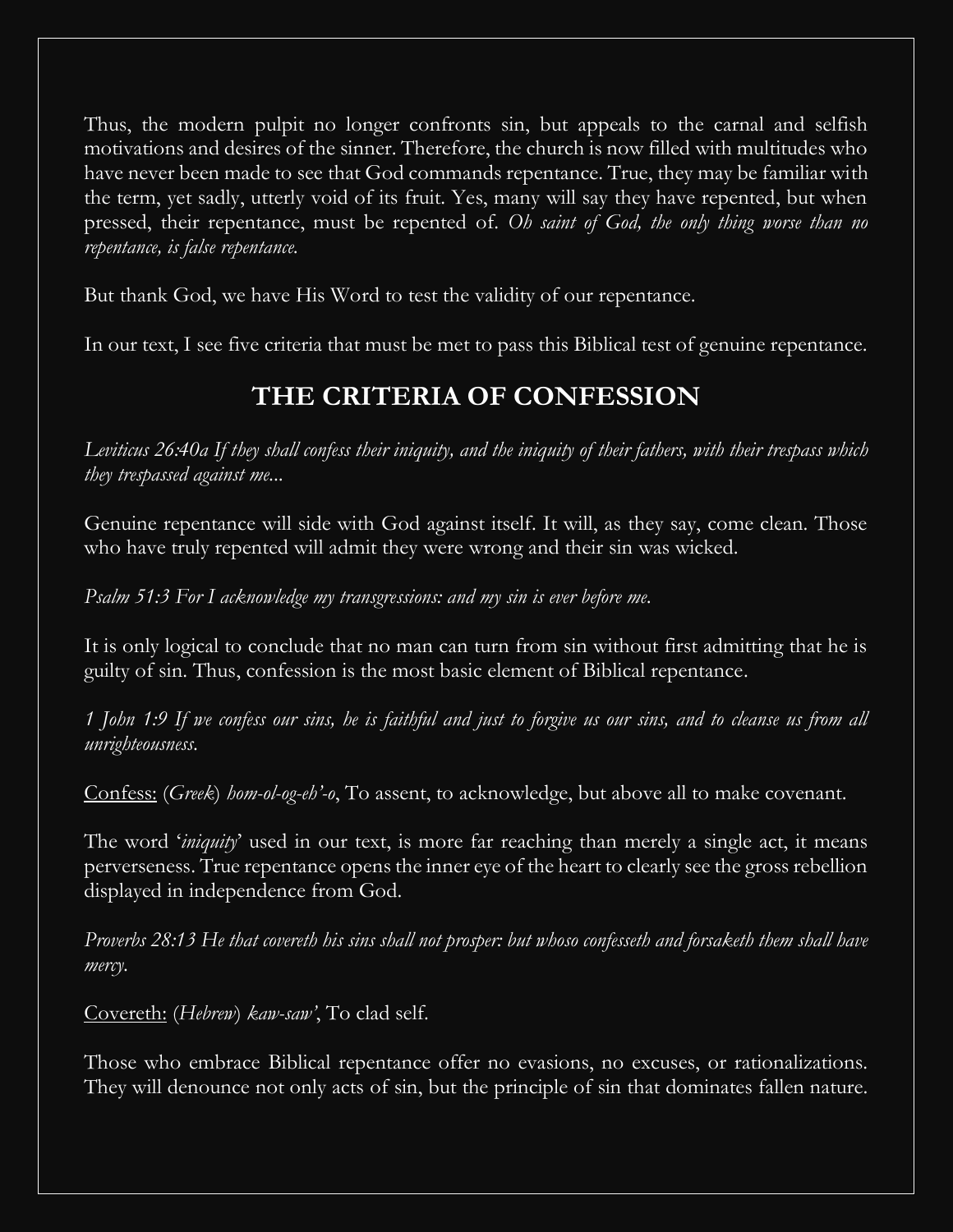Such men will see that they, within themselves, are altogether unprofitable. Thus, repentant men no longer trust themselves. They see themselves, apart from Jesus, as dangerous and capable of the vilest transgression, and they will admit it. And notice, our text reveals a confession for not only personal, but historic sin.

#### *Leviticus 26:40b ...and the iniquity of their fathers.*

They're willing to condemn the philosophies and false concepts that led them into a life of rebellion. Likewise, they will rightly see the indoctrinations of a carnal upbringing or a secular education in the light of God's Word. And such confessions will be ripe with shame and grief for the disgrace brought upon the Gospel.

#### *Psalm 38:18 For I will declare mine iniquity; I will be sorry for my sin.*

Too often today, men are more concerned with the consequences of their sin than the dishonor brought upon God and His kingdom. Such attitudes are far from the spirit of true repentance.

## **THE CRITERIA OF ZEAL AGAINST SIN**

*Leviticus 26:40b-41a ...and that also they have walked contrary unto me; And that I also have walked contrary unto them, and have brought them into the land of their enemies*

Genuine repentance produces a hatred against our former sins.

*2 Corinthians 7:11 ...yea, what indignation, yea, what fear, yea, what vehement desire, yea, what zeal, yea, what revenge! In all things ye have approved yourselves to be clear in this matter.* 

As real faith produces works, genuine repentance always inspires a holy zeal against sin. Where there is no zeal and hatred against sin there is only vain repentance. When our denunciations of sin are met with the desperate and frantic hushes of "now-now" and "oh-my" we are among men who still secretly sympathize with sin. Nowhere in the Scriptures do we find the Spirit of God coming to the rescue of sin being exposed. True repentance delivers us from that heart sentiment with sin and sets us free to side with God against our sin. It is by faith in the finished work of Christ that we are placed in union with Him and His cross. Hence, the cross is the only thing that can separate us from the shame and guilt of our sin.

*"Confession of sin implies rejection of sin. Its power is broken only as we come into harmony with the Cross. But the Cross is no place of concealment, of hiding, of covering sin. It is the place where we break with sin, the place of exposure, of guilt, of open shame." -L.E. Maxwell*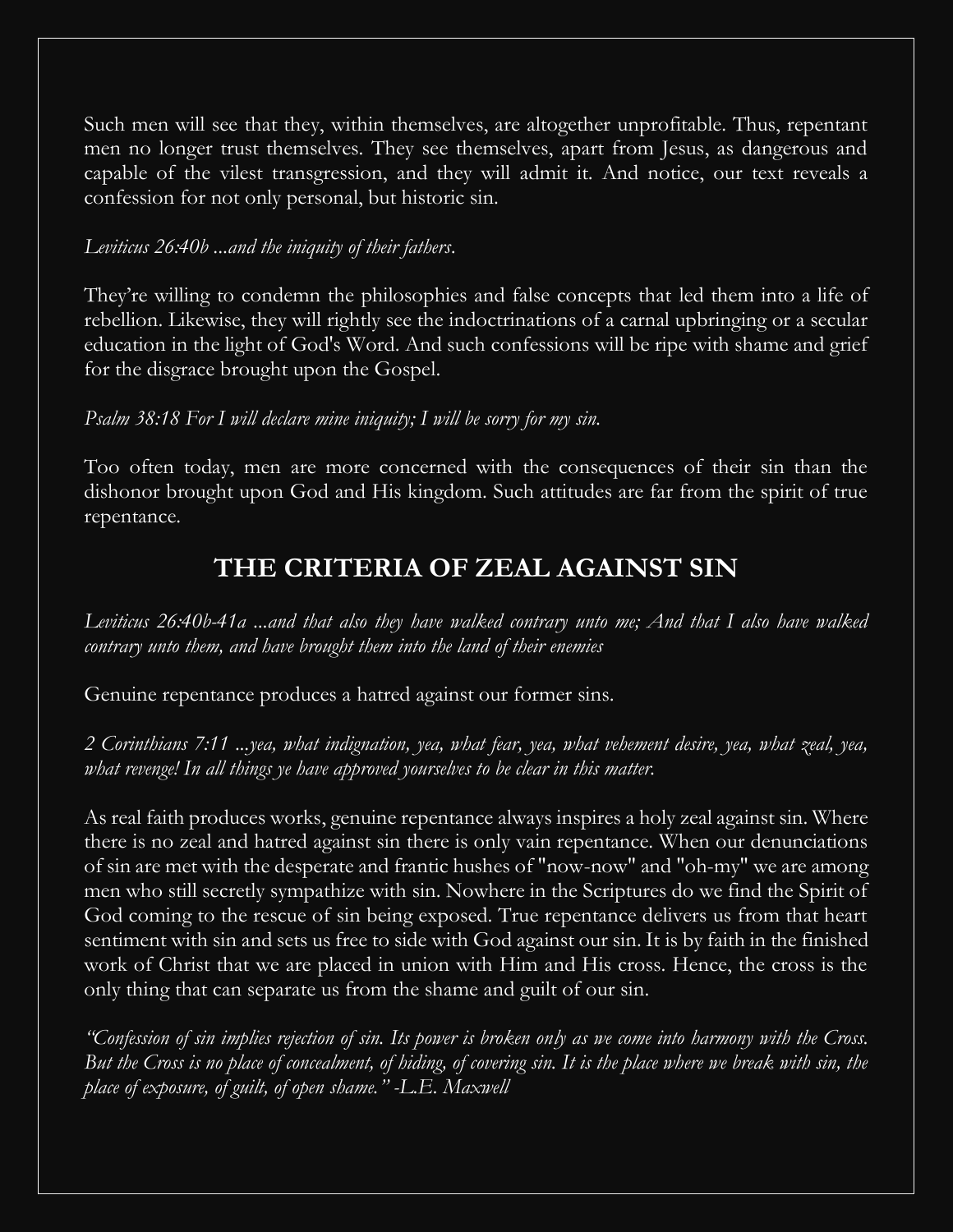Separation, by the cross of Christ, is the key to being freed from sympathizing with sin. Forgiveness is more than merely a judicial pronouncement, but an experiential cleansing. The man who has genuinely repented of his sin won't be offended if you publicly denounce his former sins because Calvary has effectively severed him from his past. On the other hand, oppression, confusion, and uncertainty are often by-products of sin.

*2 Timothy 1:7 For God hath not given us the spirit of fear; but of power, and of love, and of a sound mind.* 

So, when men are super-sensitive with the confrontation of sin it reveals a lack of genuine repentance. Notice the word "contrary" in our text, it is a strong term, meaning...

Contrary: (*Hebrew*) *ker-ee'*, Hostile.

True repentance provokes us to confess/agree that while in any sin we are/were against God and God is/was against us.

So often we hear professing Christians offer telling statements of how they viewed their life before conversion. They say...

'*I loved God.*'

'*God was with me.*'

'*God blessed me.*'

These concepts are all in direct opposition to God's Word and true, Biblical repentance. Hence, those who refuse to acknowledge the utter breach that sin causes in the divine/human relationship have not truly repented.

## **THE CRITERIA OF HUMILITY**

*Leviticus 26:41b ...if then their uncircumcised hearts be humbled*

Genuine repentance produces a humility of heart that readily receives correction from God's Word. When men chaff under the application of the Word of God their repentance must be considered suspect.

For true repentance is to turn from self-government to submission to God's Word. The unteachable spirit prevalent in today's church reveals a void of Biblical repentance. So often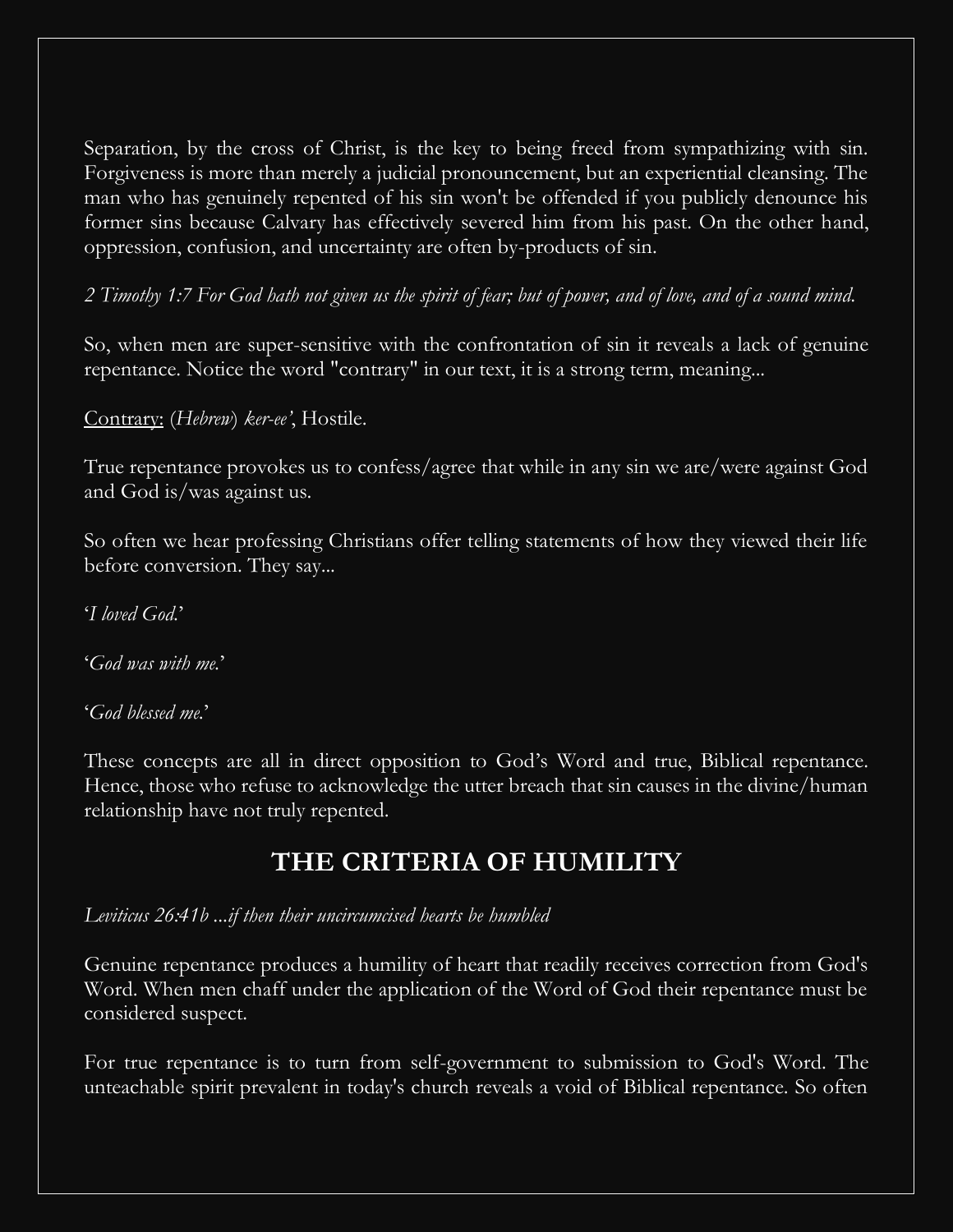men become frustrated, testy, and angry when sin is denounced. This ought not be where true repentance has been exercised.

# **THE CRITERIA OF ACCEPTANCE**

#### *Leviticus 26:41c ...and they then accept of the punishment of their iniquity*

Genuine repentance agrees with God's judgment of sin. Now, we know that Jesus has died in our stead on the cross. But do we believe God's judgments, as expressed in God's Word, are truly just? The judgment of God is dodged and ducked in this hour by men who unconsciously believe they are too harsh. At Calvary, God displayed His utter abhorrence for sin. See the bloody, beaten, and tortured Christ, this is what God thinks about sin. True repentance heartily accepts this brutal expression.

*Psalm 58:10 The righteous shall rejoice when he seeth the vengeance: he shall wash his feet in the blood of the wicked.* 

We don't delight in the destruction of the wicked, but we side with God. I recall a backsliden preacher who had deceived his family, his church, and committed gross sin complaining to me when I pressed him about his transgression, '*Cut me some slack, everybody wants to stone me.*' Such words reveal a lack of genuine repentance.

Perhaps the most hated doctrine of the Bible is the doctrine of hell. Yet, hell is only harsh in the eyes of the unrepentant. And in reality, the greatest terror, the most pressing danger for the sinner is not hell, but God Himself. The most catastrophic moment in the existence of the sinner, is not his introduction to hell-fire, but when he must face the God he spurned for his sin.

*Revelation 20:11 And I saw a great white throne, and him that sat on it, from whose face the earth and the heaven fled away; and there was found no place for them.* 

# **THE CRITERIA OF GRACE RENDERING A MORAL CHANGE**

*Leviticus 26:42 Then will I remember my covenant with Jacob, and also my covenant with Isaac, and also my covenant with Abraham will I remember; and I will remember the land.* 

Genuine repentance reaps the full promises of deliverance expressed in the Gospel covenant. Today, many have reduced repentance to mere sorrow for sin. Yet, we read in 2 Corinthians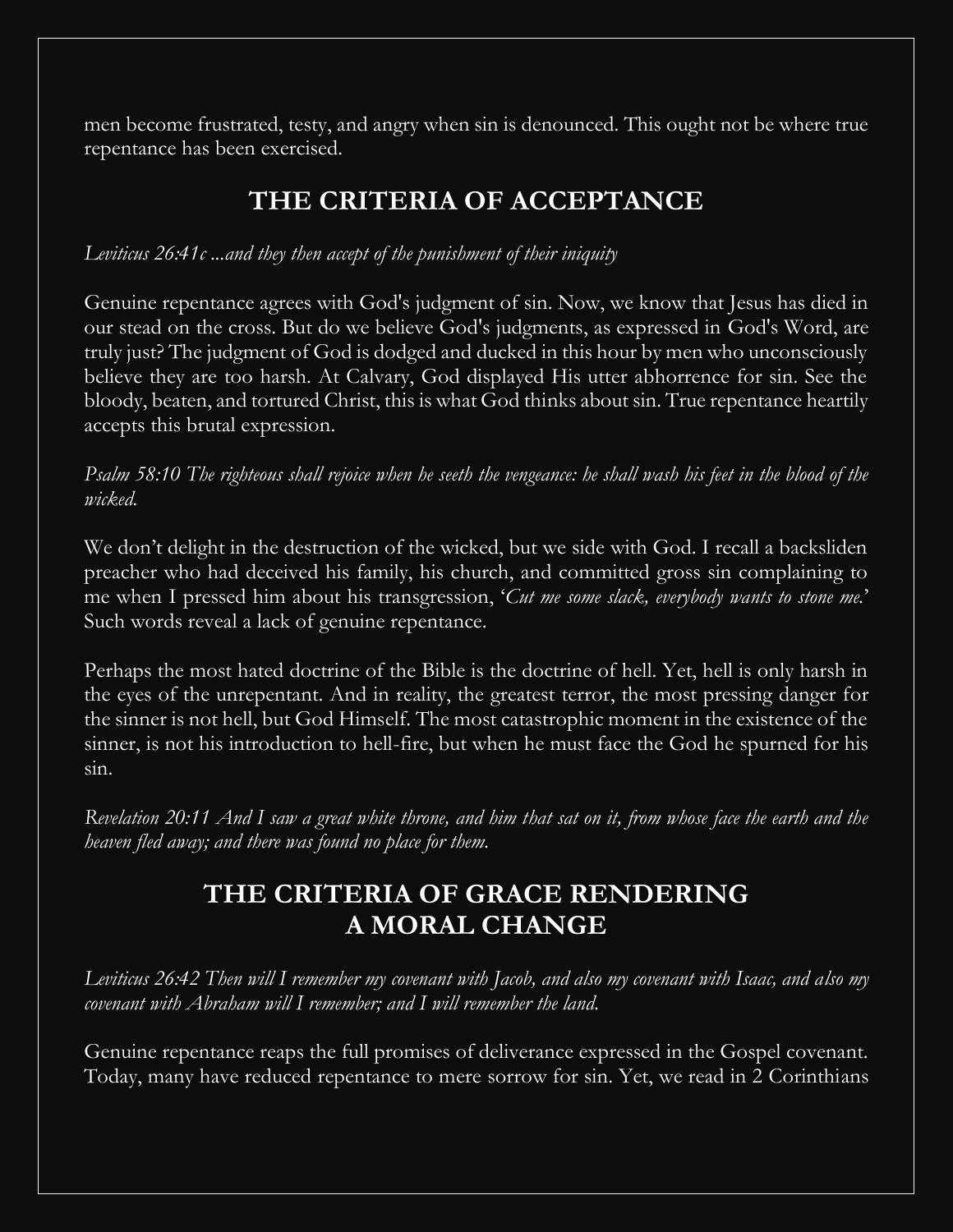that there is a sorrow that is worldly and useless/worthless. The most basic definition of repentance is a change of mind in regard to *sin*.

Repent: (*Greek*) *met-an-o-eh'-o*, To think differently or afterwards to reconsider.

But to think differently about sin is more far reaching than many suppose. Repentance turns our preference for sin into an abhorrence for sin. Such a change of mind and heart will always yield a corresponding change in our behavior.

*"Repentance is a change of mind, as regards to God and towards sin. It is not only a change of views, but a change of the ultimate preference or choice of the soul. It is a voluntary change, and by consequence involves a change of feeling and of action toward God and toward sin." -Charles G. Finney* 

This is why the fuller definition of repentance is to turn from all sin.

*Proverbs 28:13 He that covereth his sins shall not prosper: but whoso confesseth and forsaketh them shall have mercy.* 

Accordingly, to call men to repentance is to communicate God's demand that men cease sinning.

*Acts 17:30 And the times of this ignorance God winked at; but now commandeth all men every where to repent...* 

Though such a thought is unpopular, it is irrefutably Biblical:

*Psalm 4:4 Stand in awe, and sin not...*

*John 8:11 ...go, and sin no more.* 

*1 Corinthians 15:34 Awake to righteousness, and sin not...* 

Few, whether in the church or otherwise, take such claims serious. "No one can stop sinning," they say.

*2 Peter 2:14 Having eyes full of adultery, and that cannot cease from sin...* 

*"When there is no fear, there is no change of conduct. Where there is no change, there is only a vain 'repentance.' For it lacks the fruit for which God purposed it - the salvation of man." -Tertullian*